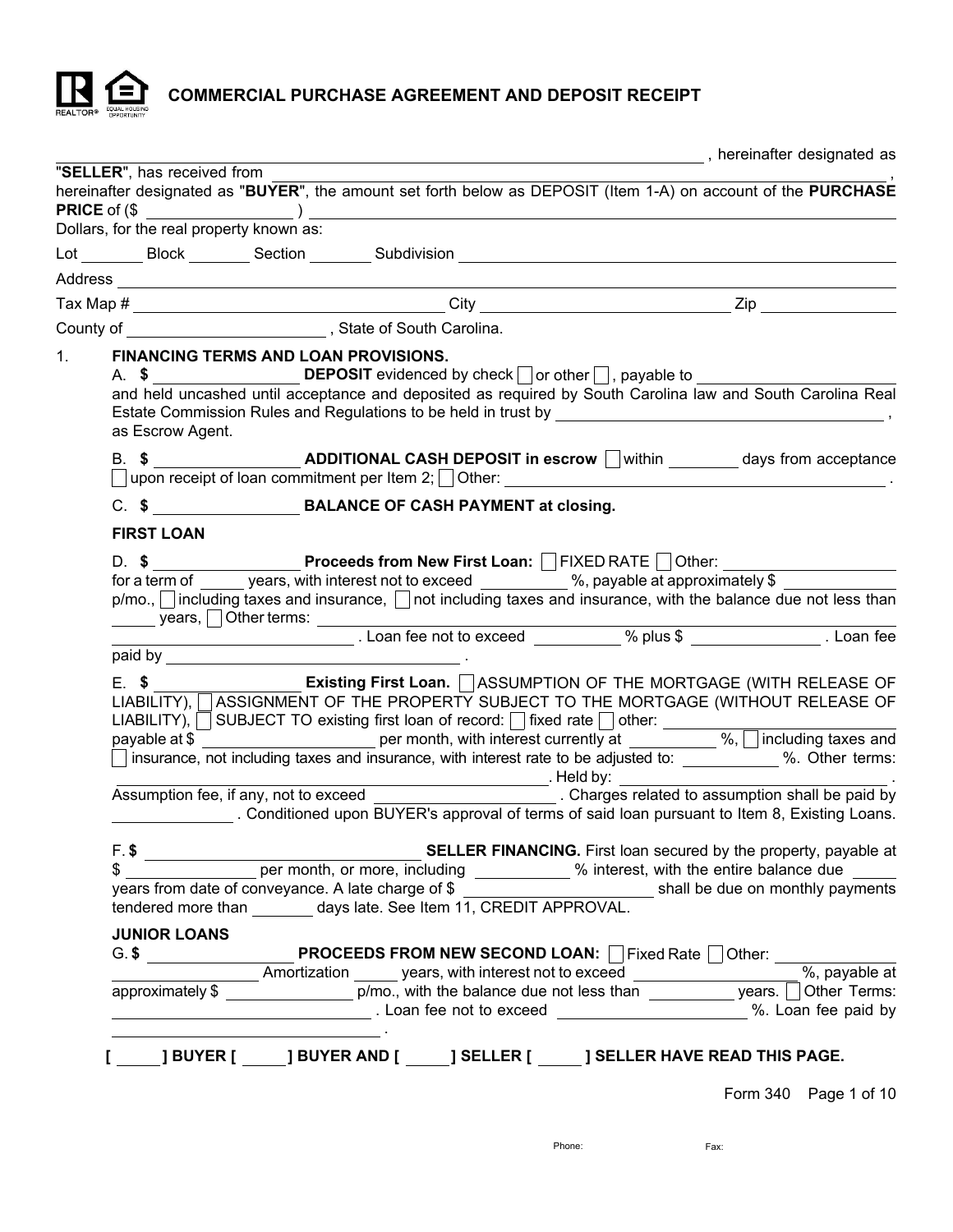| $H.$ \$                        | <b>EXISTING SECOND LOAN</b> ASSUMPTION OF THE MORTGAGE (WITH RELEASE                                                                                                                                     |
|--------------------------------|----------------------------------------------------------------------------------------------------------------------------------------------------------------------------------------------------------|
|                                | OF LIABILITY), ASSIGNMENT OF THE PROPERTY SUBJECT TO THE MORTGAGE (WITHOUT RELEASE                                                                                                                       |
|                                | OF LIABILITY), SUBJECT TO existing second loan of record: FIXED RATE, Other: 011 Other: 36. Marsh 1998 Communism Communism payable at \$ ___________ per month, with interest currently at __________ %. |
|                                |                                                                                                                                                                                                          |
|                                | Interest Rate to be adjusted to: _________ %. Other terms: _____<br><u> 1989 - Johann Barn, mars eta bainar eta baina eta baina eta baina eta baina eta baina eta baina eta baina e</u>                  |
|                                | Assumption Fee, if any, not to exceed ___________________________%. All charges related to assumption shall be paid by                                                                                   |
|                                |                                                                                                                                                                                                          |
|                                | . Conditioned upon BUYER's approval of terms of said loan pursuant                                                                                                                                       |
|                                | to Item 8, EXISTING LOANS.                                                                                                                                                                               |
|                                | I. \$ ______________________________SELLER FINANCING. □ Second, □ Third Loan secured by the property, payable at                                                                                         |
|                                | \$                                                                                                                                                                                                       |
|                                | tendered more than days late. See Item 11, CREDIT APPROVAL.                                                                                                                                              |
|                                | J. \$ OTHER:                                                                                                                                                                                             |
|                                | K.\$ TOTAL PURCHASE PRICE (not including closing costs). Any net differences between                                                                                                                     |
|                                | the approximate balances of encumbrances shown above are to be assumed, assigned or taken subject to, and                                                                                                |
|                                | the actual balances at close of escrow shall be adjusted in $\vert$ $\vert$ Cash, $\vert$ Other:                                                                                                         |
|                                |                                                                                                                                                                                                          |
|                                | LOAN PROCESSING AND APPLICATION. Buyer's obligation is contingent upon Buyer obtaining said loan. Buyer                                                                                                  |
| shall apply for said loan from | (Lender) within days                                                                                                                                                                                     |
|                                | from the execution of this contract. Should the Buyer fail to make loan application within said period, and to diligently                                                                                |
|                                | pursue the application, the Seller shall have the option to terminate this Agreement, with written notice, and retain the                                                                                |

pursue the application, the Seller shall have the option to terminate this Agreement, with written notice, and retain the earnest money deposit. Buyer also agrees to provide all documents or information requested by the lending company in a prompt and timely manner. Buyer will take any action which is needed or requested by Lender to process the loan application. Buyer further hereby gives permission to Lender to disclose pertinent information concerning the Buyer's credit-worthiness or any other information needed for the loan processing to the listing or cooperating Broker(s) or Agent(s).

3. BONDS AND ASSESSMENTS. In the event there is a bond or assessment which has an outstanding principal balance and is a lien upon the property, such principal shall be  $\Box$  paid by SELLER, or  $\Box$  assumed by BUYER. In the event of assumption, said obligation(s)  $\Box$  shall,  $\Box$  shall not be deducted from the purchase price at closing. (This paragraph is not concerned with ongoing payments collected on the property tax bill assessments which are not liens upon this property).

4. CLOSING. On or before the state of the set of SELLER agrees to convey by marketable title and deliver a proper general warranty deed, if applicable, free of encumbrances, except as herein stated. SELLER agrees to pay all statutory deed recording fees, formerly known as documentary stamp taxes. At closing, BUYER agrees to have cash, cashier's check or certified funds drawn on a local bank in the amount of the balance of the purchase price plus all costs payable to the closing attorney or escrow agent.

| 5. | <b>EVIDENCE OF TITLE</b> in the form of: |
|----|------------------------------------------|
|    |                                          |

| A policy of title insurance<br>  An abstract of title from an attorney |  |  |
|------------------------------------------------------------------------|--|--|
| Other:                                                                 |  |  |
| Paid by:                                                               |  |  |
| -------------<br>.                                                     |  |  |

6 VESTED TITLE. The deed shall be prepared in the name(s) of

7. SURVIVAL. The omission from closing of any provision herein shall not waive the right of any party. All representations or warranties shall survive the conveyance of the property.

8. EXISTING LOANS. SELLER shall, within three (3) days of acceptance, provide BUYER with all notes and mortgages to be assumed, assigned, or taken subject to, and within five (5) days of receipt thereof, BUYER shall in writing notify SELLER of BUYER'S approval or disapproval of the terms of said documents which shall not be unreasonably withheld. Within three (3) days of acceptance, SELLER shall submit written request for a current statement of condition on the above loan or loans. SELLER warrants that all loans in the transaction will be current at closing.

[ ] BUYER [ ] BUYER AND [ ] SELLER [ ] SELLER HAVE READ THIS PAGE.

.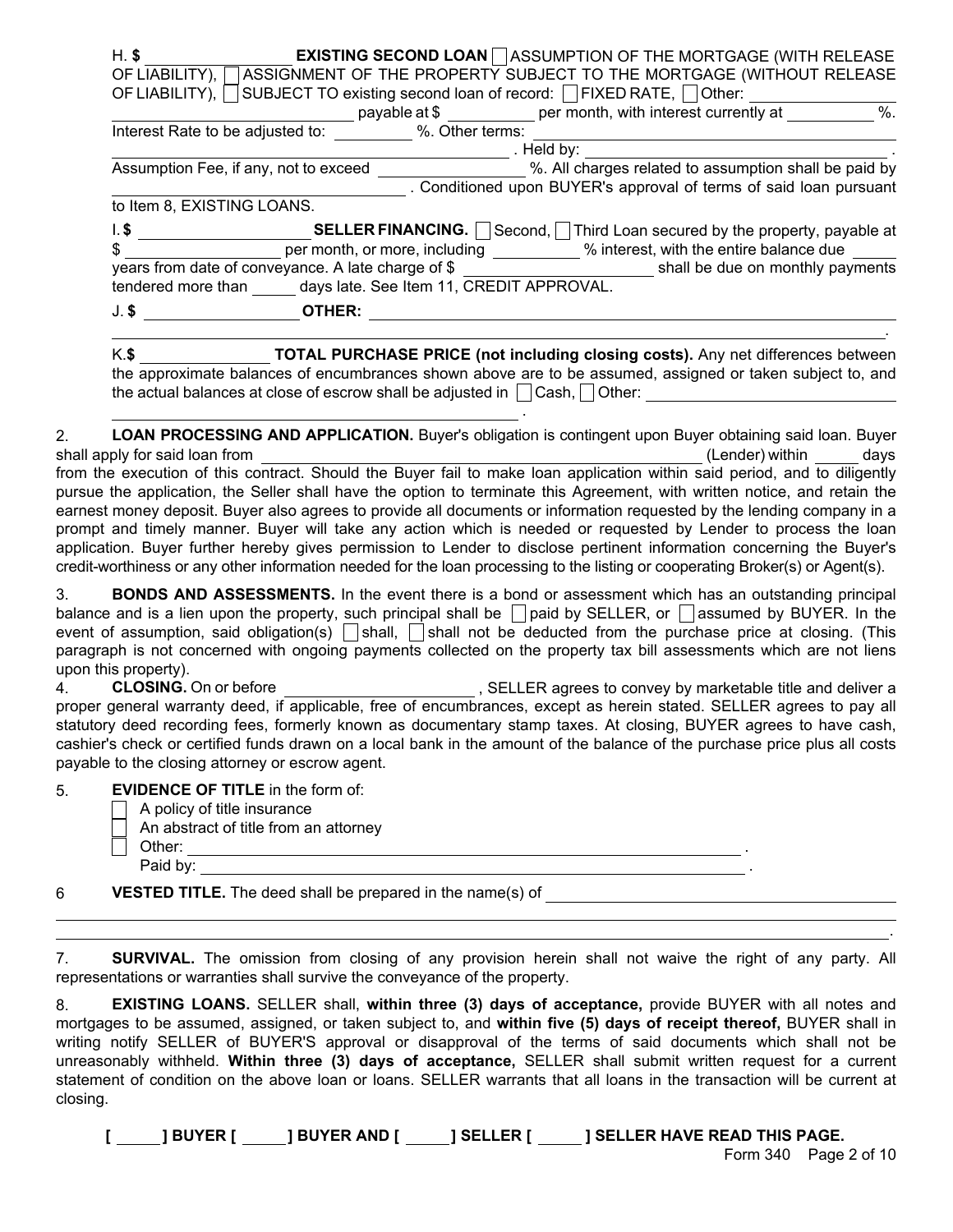9. DUE ON SALE CLAUSE. If the note or mortgage for any existing loan contains an acceleration or DUE ON SALE clause, the Lender may demand full payment of the entire loan balance as a result of this transaction. Both parties acknowledge that they are not relying on any representation by the other party or the Broker with respect to the enforceability of such a provision in existing notes or mortgages, mortgages to be executed in accordance with this Agreement. Both parties have been advised by the Broker to seek independent legal advice with respect to these matters.

10. **BALLOON PAYMENT.** Both parties acknowledge they have not received or relied upon any statements or representations made to them by Broker regarding availability of funds, or rate of interest at which funds might be available, when BUYER becomes obligated to refinance or pay off remaining balance of any loan pursuant to the terms of this Agreement.

11. CREDIT APPROVAL. In the event of SELLER financing, BUYER shall furnish SELLER within three (3) days of acceptance, a customary financial statement for the sole purpose of credit approval, such approval shall not be unreasonably withheld. BUYER authorizes SELLER to engage the services of a reputable credit reporting agency for this purpose at BUYER's expense, and SELLER shall notify BUYER within ten (10) days of receipt of financial statement, of approval or disapproval of BUYER's credit.

12. DEFINITIONS. BROKER includes cooperating brokers and all salespersons. DAYS means calendar days unless otherwise specified. DATE OF ACCEPTANCE means the date the SELLER accepts the offer or the BUYER accepts the counteroffer. DELIVERED means personally delivered or mailed by certified mail; in the event of mailing, delivery shall be deemed to have been made on the day following the date of mailing evidenced by the postmark on the envelope containing the delivered mail.

13. TIME IS OF THE ESSENCE. TIME IS OF THE ESSENCE FOR THIS AGREEMENT. All modifications and extensions shall be in writing and signed by all parties.

14. **CONDITIONS SATISFIED/WAIVED IN WRITING.** Each condition or contingency, approval and disapproval herein shall be satisfied according to its terms or waived in writing by the benefiting party within the time limits specified (or any extension thereof agreed to by the parties in writing), or this Agreement shall terminate and all deposits returned to BUYER to the date of cancellation of this transaction. This paragraph contemplates that each party shall diligently pursue the completion of this transaction.

15. **INSURANCE.** In the event of financing, BUYER shall obtain hazard insurance prepaid for one year in an amount satisfactory to the loan holders and covering one hundred percent replacement cost of improvements, and to name holders of the secured loans as additional loss payees. BUYER agrees further to annually increase said insurance if necessary, to equal the current replacement cost of the property during the term of the loan holder's mortgages. BUYER shall instruct the insurance carrier to deliver to SELLER before closing a certificate providing for 30 days written notice in the event of cancellation.

16. DESTRUCTION OF IMPROVEMENTS. If the improvements of the property are destroyed, materially damaged, or found to be materially defective prior to closing, BUYER shall have the option for ten (10) days thereafter of proceeding hereunder, or of terminating this Agreement. In the event BUYER elects to terminate this Agreement, BUYER may terminate this transaction by written notice to SELLER'S Broker or Agent, and all deposits shall be returned to BUYER.

In the event BUYER does not elect to terminate the Agreement, BUYER shall be entitled to receive in addition to the property any insurance proceeds payable on account of the damage or destruction, the property and the insurance proceeds payable shall not exceed the value of the purchase price and in the event this happens, the Seller shall be entitled to the remainder of the insurance proceeds.

17. NOTICE OF VIOLATIONS. By acceptance hereof, SELLER warrants that SELLER has no notice of violations relating to the property from city, county, or state agencies.

18. **INCOME AND EXPENSE STATEMENT.** SELLER shall deliver to BUYER for BUYER'S approval a true and complete statement of rental income and expenses for BUYER's approval within seven (7) days of acceptance. BUYER's obligations are conditioned upon approval of said statement. BUYER shall be deemed to have approved said statement unless written notice to the contrary is delivered to SELLER or SELLER's agent within seven (7) days of receipt of said statement by BUYER, in which case BUYER may have deposit returned and both parties shall be relieved of all obligations hereunder.

|  | <b>BUYERI</b> | <b>1 BUYER AND [</b> | 1 SELLER I | <b>1 SELLER HAVE READ THIS PAGE.</b> |
|--|---------------|----------------------|------------|--------------------------------------|
|--|---------------|----------------------|------------|--------------------------------------|

Form 340 Page 3 of 10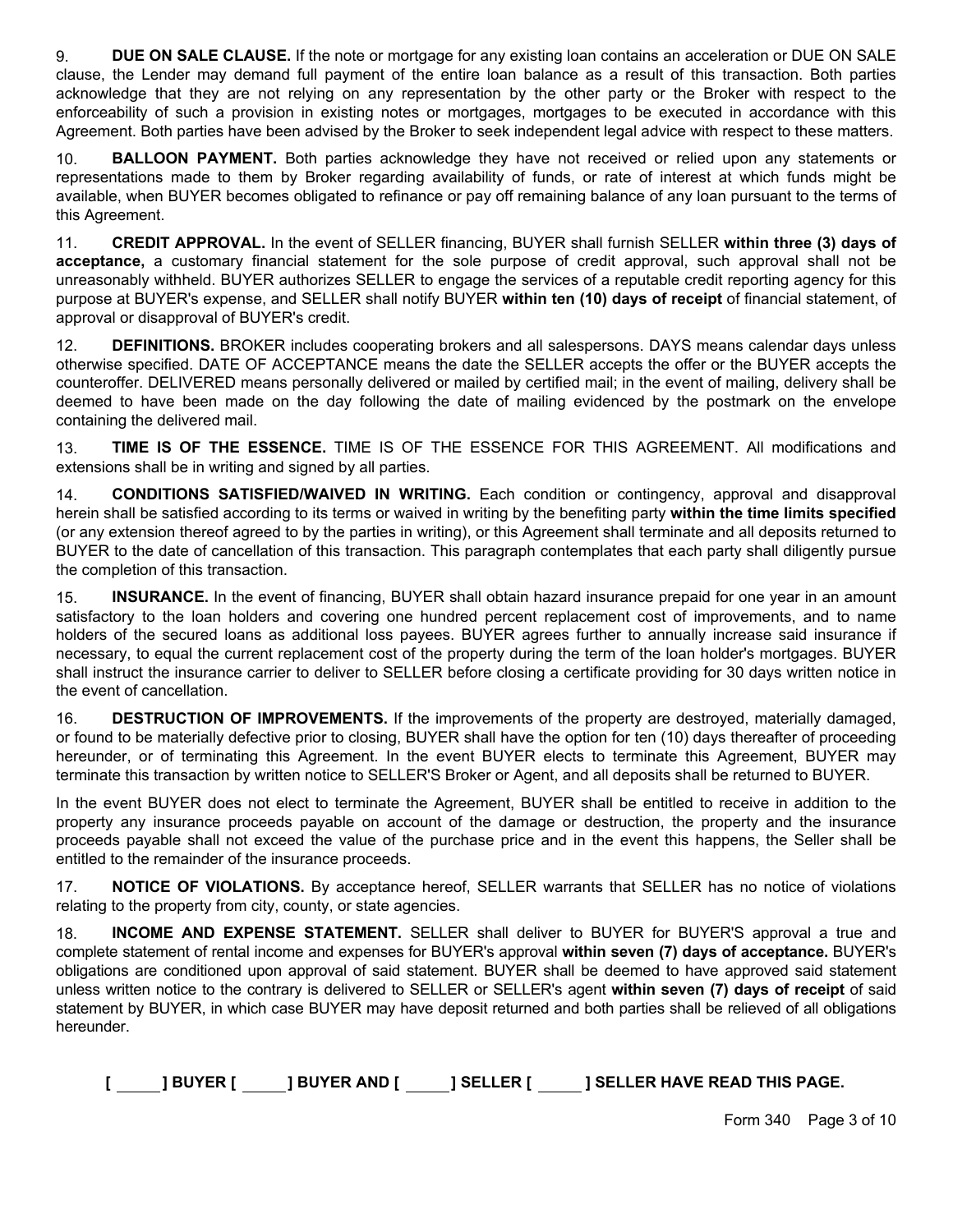19. **EXISTING LEASES.** Subject to existing leases and rights of parties in possession under month-to-month tenancies, within seven (7) days of acceptance, SELLER shall deliver to BUYER for BUYER's approval copies of all existing leases and rental agreements, as well as copies of all outstanding notices sent to tenants, and a written statement of all oral agreements with tenants, incurred defaults by SELLER or tenants, claims made by or to tenants, and a statement of all tenants' deposits held by SELLER, all of which SELLER warrants to be true and complete. BUYER's obligations are conditioned upon approval of existing leases. BUYER shall be deemed to have approved said documents unless written notice to the contrary is delivered to SELLER or SELLER's Agent within seven (7) days of receipt of said documents, in which case BUYER may have deposit returned and both parties shall be relieved of all obligations hereunder.

BUYER's obligations hereunder are conditioned upon receipt at closing of estoppel certificates executed by each tenant acknowledging that the lease or rental agreement is in effect, that no lessor default exists, and stating the amount of any prepaid rent or security deposit.

20. SERVICE CONTRACTS. SELLER shall furnish BUYER with copies of any service and/or equipment rental contracts with respect to the property, which run beyond closing.

21. "FREE LOOK PERMIT". BUYER shall have the right to inspect any and all personal property referred to in paragraph 27(N), PERSONAL PROPERTY, and the materials described in paragraphs 18 and 19 hereof. Within ten (10) days following the furnishing of such materials, BUYER, at BUYER's sole discretion, may by written notice to SELLER terminate all obligations of the parties hereunder and any deposit shall be returned. If such notice is not delivered within such time, BUYER shall be deemed to have approved the condition of the property and the materials submitted.

22. CHANGES DURING TRANSACTION. During the pendency of this transaction, SELLER agrees that no changes in the existing leases or rental agreements shall be made, nor new leases or rental agreements entered into, nor shall any substantial alterations or repairs be made or undertaken without the written consent of the BUYER.

23. **EXAMINATION OF TITLE.** In addition to any encumbrances referred to herein, BUYER shall take title to the property subject to: (1) real estate taxes not yet due, and (2) covenants, conditions, restrictions, rights of way, and easements of record, if any, which do not materially affect the value or intended use of the property.

Within three (3) days from acceptance, BUYER shall order a preliminary title report. Ten (10) days from receipt thereof are allowed to BUYER to examine the title to the property and to report in writing any valid objections thereto. All exceptions to the title contained in such report (other than monetary liens) shall be deemed approved unless written objection is delivered to SELLER within said ten (10) days. If BUYER objects to any exceptions to the title, SELLER shall use due diligence to remove such exceptions at SELLER's expense before closing. But if such exceptions cannot be removed before closing, all rights and obligations hereunder may, at the election of the BUYER, terminate and the deposit shall be returned to BUYER less expenses incurred by BUYER to date of termination, unless BUYER elects to purchase the property subject to such exceptions if SELLER concludes unwillingness or is unable to remove such objections. SELLER shall notify BUYER within ten (10) days of receipt of said objections. In that event, BUYER may terminate this Agreement and have all deposits returned less expenses incurred to date of termination.

24. PHYSICAL POSSESSION. Physical possession, with all keys and garage door openers, shall be delivered to BUYER (check either item (1) or item (2)):

- $\vert$  1. Upon recordation of the deed.
- $\Box$  2. After recordation, but not later than midnight of

25. **ACCESS TO PROPERTY.** SELLER agrees to provide reasonable access to the property to BUYER and inspectors representing BUYER as provided in this Agreement and to representatives of lending institutions for appraisal purposes.

26. **ADJUSTMENTS.** Taxes, water, all sewer assessments, sewer charges, fuel oil, rents as when collected, insurance premiums, if applicable, and other assessments, including homeowner's association fees, shall be adjusted as of the date of closing. Tax prorations pursuant to this Agreement are to be based on the tax information available on the date of closing, and are to be prorated on that basis. BUYER TO BE RESPONSIBLE FOR APPLYING FOR ANY APPLICABLE TAX EXEMPTIONS. Property taxes and rent, as well as other expenses and income of the property, if applicable, shall be apportioned to the date of closing. Annual expenses or income shall be apportioned using 365 days. Monthly property expenses or income shall be apportioned by the number of days in month of closing. Prorations at closing shall be final.

[ ] BUYER [ ] BUYER AND [ ] SELLER [ ] SELLER HAVE READ THIS PAGE.

Form 340 Page 4 of 10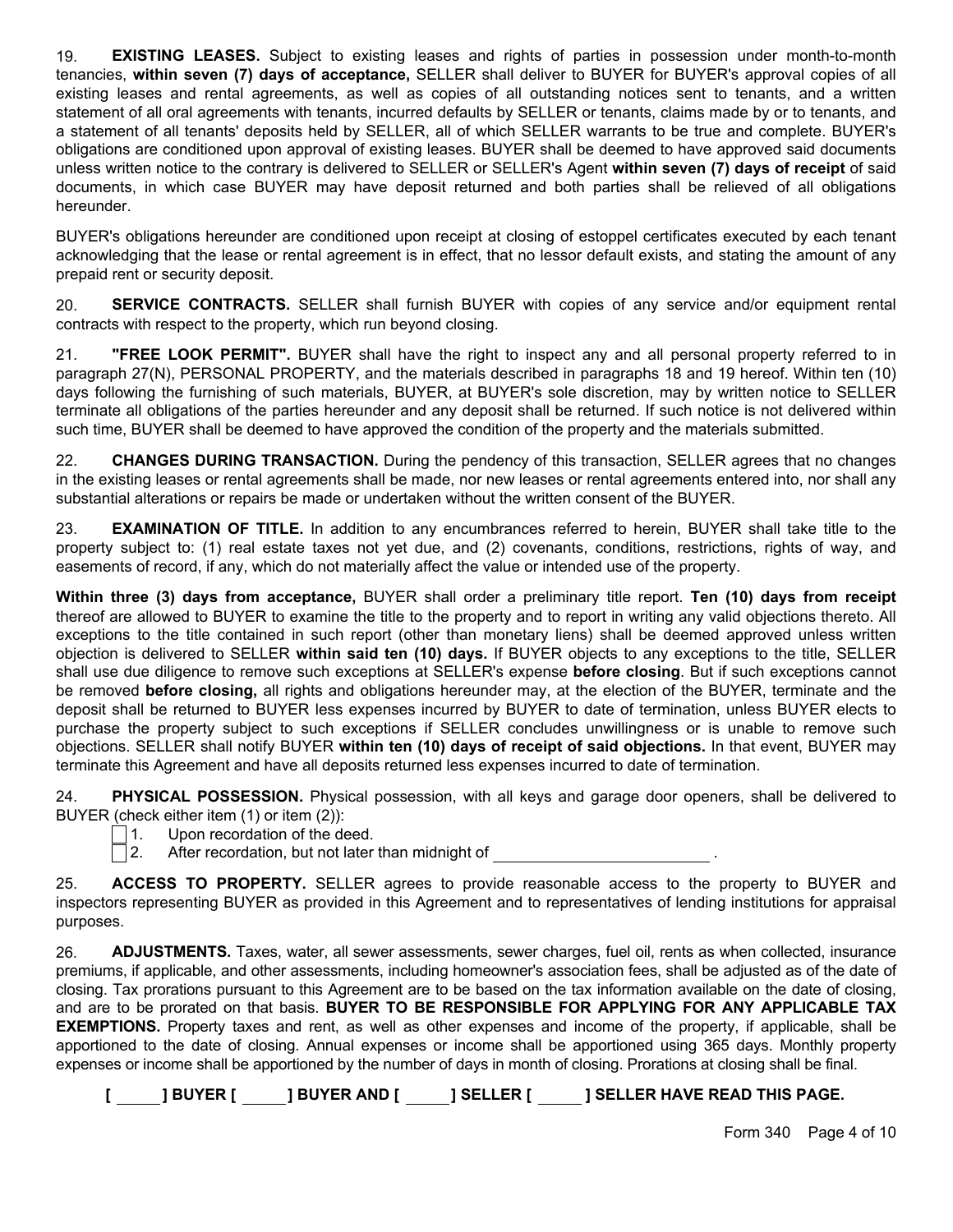## 27. PROVISIONS. The provisions initialed below by BUYER are included in this Agreement.

- $\vert$  A. Pest Control Inspection paid by  $\vert$  BUYER, SELLER
- $\Box$  B. Existing Pest Control Report dated:
	- By: the contract of the contract of the contract of the contract of the contract of the contract of the contract of the contract of the contract of the contract of the contract of the contract of the contract of the contra C. Subject to BUYER'S approval of Pest Control Report
- 
- D. Waiver of Pest Control Inspection
	- E. Inspections of Physical Condition of Property, to be approved or disapproved within days of acceptance
- F. Roof Inspection Report to SELLER within days of acceptance
- G. City and County Inspection Report ordered within days of acceptance
- H. Contingency Release Clause
- I. Flood Hazard Zone Disclosure
- J. Special Studies Zone Disclosure
- K. Rent Control Ordinance
- L. Operating Permit
- M. Certificate of Occupancy
- N. Personal Property
- O. Smoke Detectors
- $\vert \ \vert$  P. Tax Deferred Exchange

A. PEST CONTROL INSPECTION. The main building and all structures on the property are to be inspected by a licensed pest control operator. If such inspector recommends repair, and/or if the inspecting pest control operator recommends further inspection of inaccessible areas, the SELLER at SELLER's option may perform recommended repairs and/or may agree to the additional costs of such inspection and if there is damage, may perform the additional repairs prior to the closing. If the SELLER does not elect to correct the damage or perform the additional inspection, the BUYER's obligation under this Agreement will terminate. If additional inspections are done and no such infestation or infection is discovered, the additional costs of inspecting such inaccessible areas and the work required to return the property to its original condition shall be paid by BUYER.

Funds for work specified in said report, to be done at SELLER's expense, shall be held in escrow and disbursed by escrow holder upon receipt of notice of work completed by a licensed pest control operator selected by  $\Box$  SELLER  $\Box$ BUYER certifying that the property is free of evidence of active infestation or infection. As soon as the same are available, copies of the report, and any certification or other proof of completion of the work shall be delivered to the Agents of BUYER and SELLER who are authorized to receive the same on behalf of their principals.

B. EXISTING PEST CONTROL REPORT ACCEPTED BY BUYER. BUYER accepts existing pest control report on the property by the licensed structural pest control operator listed under Item 27-B, SELLER'S obligations shall be as set forth in 27-A above.

C. SUBJECT TO BUYER'S APPROVAL OF PEST CONTROL REPORT. Property to be purchased in its present condition with no charge to SELLER for any pest control work. However, BUYER shall have the right to have the property inspected and to obtain a report from a licensed structural pest control operator. BUYER shall be deemed to have approved said report unless written notice to the contrary is delivered to SELLER or SELLER'S Agent within 15 days of acceptance. In the event BUYER does not approve the report, BUYER may have deposit returned and both parties shall be relieved of all obligations hereunder.

BUYER acknowledges that BUYER has not received or relied upon any representations by either the Broker or the SELLER, with respect to the condition of the property.

D. WAIVERS OF PEST CONTROL INSPECTION. BUYER has satisfied BUYER about the condition of the property and agrees to purchase said property in present condition without the benefit of a structural pest control inspection. BUYER acknowledges that BUYER has not received or relied upon any representations by either the Broker, SELLER or SELLER'S Agent, without respect to the condition of the property.

E. INSPECTION OF PHYSICAL CONDITION OF PROPERTY. BUYER shall have the privilege and responsibility, at BUYER's expense, to select licensed contractors or other qualified professionals to inspect the subject property (including land and improvements), including but not limited to matters structural, geological, plumbing, heating, air conditioning, electrical, built-in appliances, well, pool, septic tank, hazardous and toxic materials, and survey. BUYER shall, upon SELLER's written request, furnish SELLER at no cost, copies of all inspection reports obtained. BUYER shall approve or disapprove all inspection reports obtained in writing, within number of days. If SELLER does not agree to correct any unacceptable conditions within three (3) days from receipt of such notice, BUYER may elect to terminate this Agreement. In the event of such termination, all deposits shall be returned less expenses incurred by BUYER to the date of cancellation.

[ ] BUYER [ ] BUYER AND [ ] SELLER [ ] SELLER HAVE READ THIS PAGE.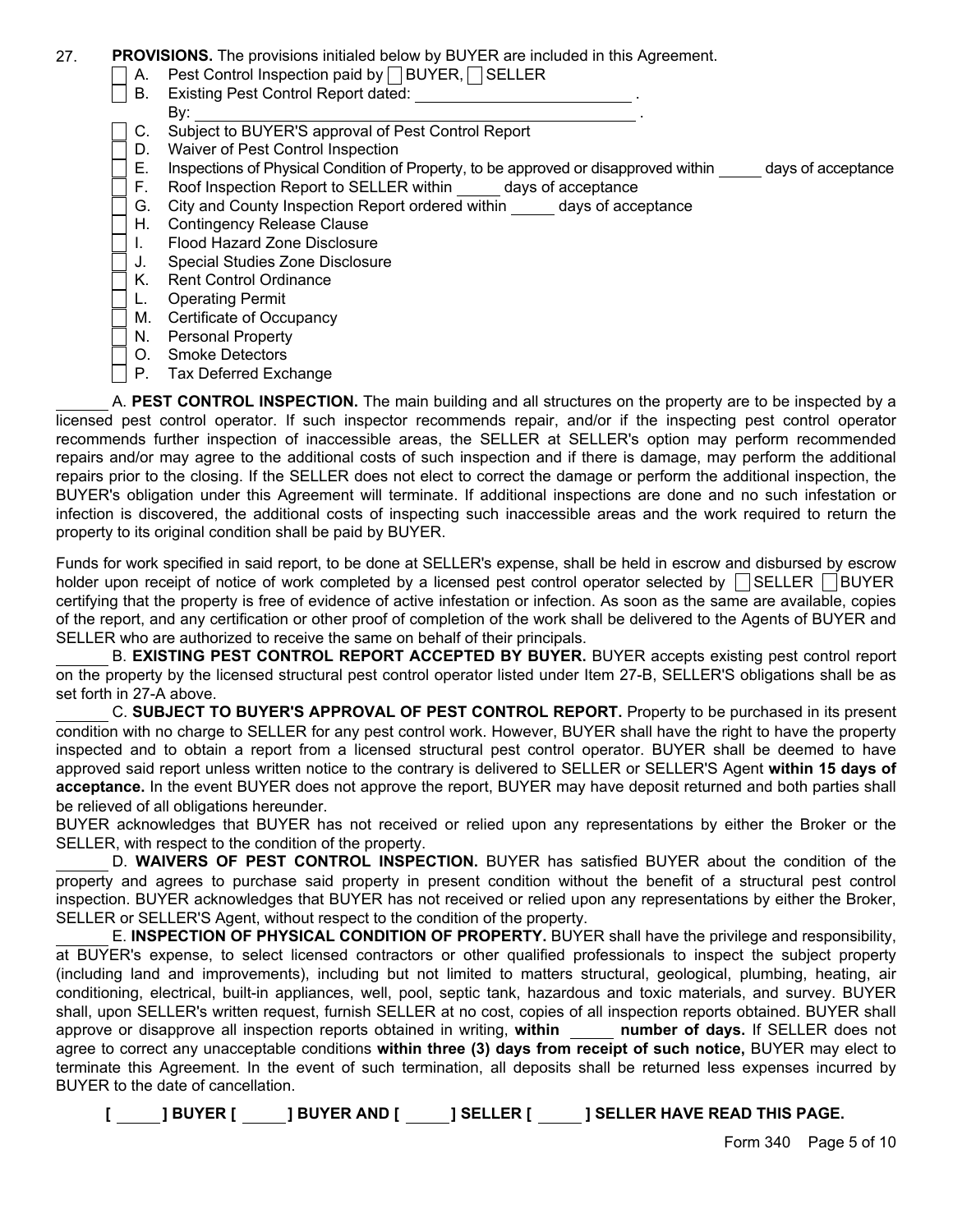F. ROOF INSPECTION. BUYER, at BUYER's expense, may order a roof report from a licensed general or roofing contractor. Within days, copies of the report shall be delivered to the Agents of the BUYER and SELLER who are authorized to receive the same on behalf of their principals. Within three (3) days following receipt of the report, SELLER may (a) elect to pay the cost of all work recommended by the report; or (b) elect to pay none or only a portion of the cost of such work. Written notice of such election shall be delivered to BUYER or BUYER's Agent.

In the event SELLER does NOT agree to pay for all such work, BUYER may elect to pay the balance of the cost of such work or terminate all rights and obligations to the parties under this Agreement. Written notice of such election shall be delivered to SELLER or SELLER's Agent within seven (7) days following receipt of SELLER's notice. In the event of such termination, BUYER shall be entitled to a full refund of all deposits excluding the cost of the above roof inspection report. If no written election is made within seven (7) days, BUYER shall have the right to terminate this Agreement, and SELLER shall be responsible for the cost of that portion of the work which SELLER elected to pay. In the event SELLER has elected to pay the cost of all such work, SELLER shall have the right to have such work performed by a licensed general or roofing contractor of SELLER's choice.

G. CITY AND COUNTY INSPECTION REPORT. If local ordinance requires that the property be inspected or a report issued for compliance with local building and permit regulations, standards, and ordinances as a condition to sale or transfer, SELLER shall, within days, notify the appropriate local agency to cause the property to be inspected, or to issue the required report at the earliest practicable date. If SELLER does not agree to pay for correction of any violations shown in the report, BUYER may pay the cost of the required corrections or terminate this Agreement. In the event of termination, all deposits shall be returned.

H. CONTINGENCY RELEASE CLAUSE. Subject to the sale and conveyance of BUYER's property known as:

| Lot       | <b>Block</b><br>Section | Subdivision              |     |
|-----------|-------------------------|--------------------------|-----|
| Address   |                         |                          |     |
| Tax Map # |                         | Citv                     | Zip |
| County of |                         | State of South Carolina. |     |

SELLER shall have the right to continue to offer the herein property for sale and to accept written offers subject to the rights of BUYER. Should SELLER accept such an offer, then BUYER shall be given written notice of such acceptance. In the event BUYER will not waive this condition in writing within hours of receipt of such notice, then this Agreement shall be terminated and all deposits be returned to BUYER. Said notice may be personally delivered or mailed by certified mail and addressed to . In the event of mailing, such notice shall be deemed to have been given on the date following the date of mailing evidenced by the postmark on the envelope containing such notice. In the event BUYER waives real property sale contingency, BUYER must first satisfy SELLER or SELLER'S Agent that any financing required under this Agreement will be granted without the sale of the aforementioned property.

I. FLOOD HAZARD ZONE. BUYER has been advised that the property is located in an area which the Secretary of HUD has found to have special flood hazards and that, pursuant to the National Flood Insurance Program, it will be necessary to purchase flood insurance in order to obtain any loan secured by the property from any federally regulated financial institution or a loan insured or guaranteed by an agency of the U.S. Government. The purpose of the program is to provide flood insurance at reasonable cost. For further information, consult your lender or insurance carrier.

J. SPECIAL STUDIES AREA, WETLANDS, AND ENVIRONMENTAL PROTECTION MATTERS. All reports and certifications called for by the lending agencies and any governmental body, by the BUYER concerning any special study for the area, wetlands or for any environmental protection matter shall be at the expense of the  $\Box$  SELLER,  $\Box$  BUYER. In the event such studies are wanted or required, the studies must be furnished by the proper parties within days of complete execution of the agreement. The BUYER and SELLER must have access to all studies within five (5) days of completion thereof and upon notice by the BUYER to the SELLER within five (5) days of receipt of the studies that the BUYER is not satisfied with the result, the SELLER shall have the option of correcting the problem, if the SELLER elects not to correct the problem, the BUYER's obligations under this Agreement terminate.

|  | <b>BUYER I</b> | I BUYER AND I | <b>1 SELLER I</b> | <b>1 SELLER HAVE READ THIS PAGE.</b> |
|--|----------------|---------------|-------------------|--------------------------------------|
|--|----------------|---------------|-------------------|--------------------------------------|

Form 340 Page 6 of 10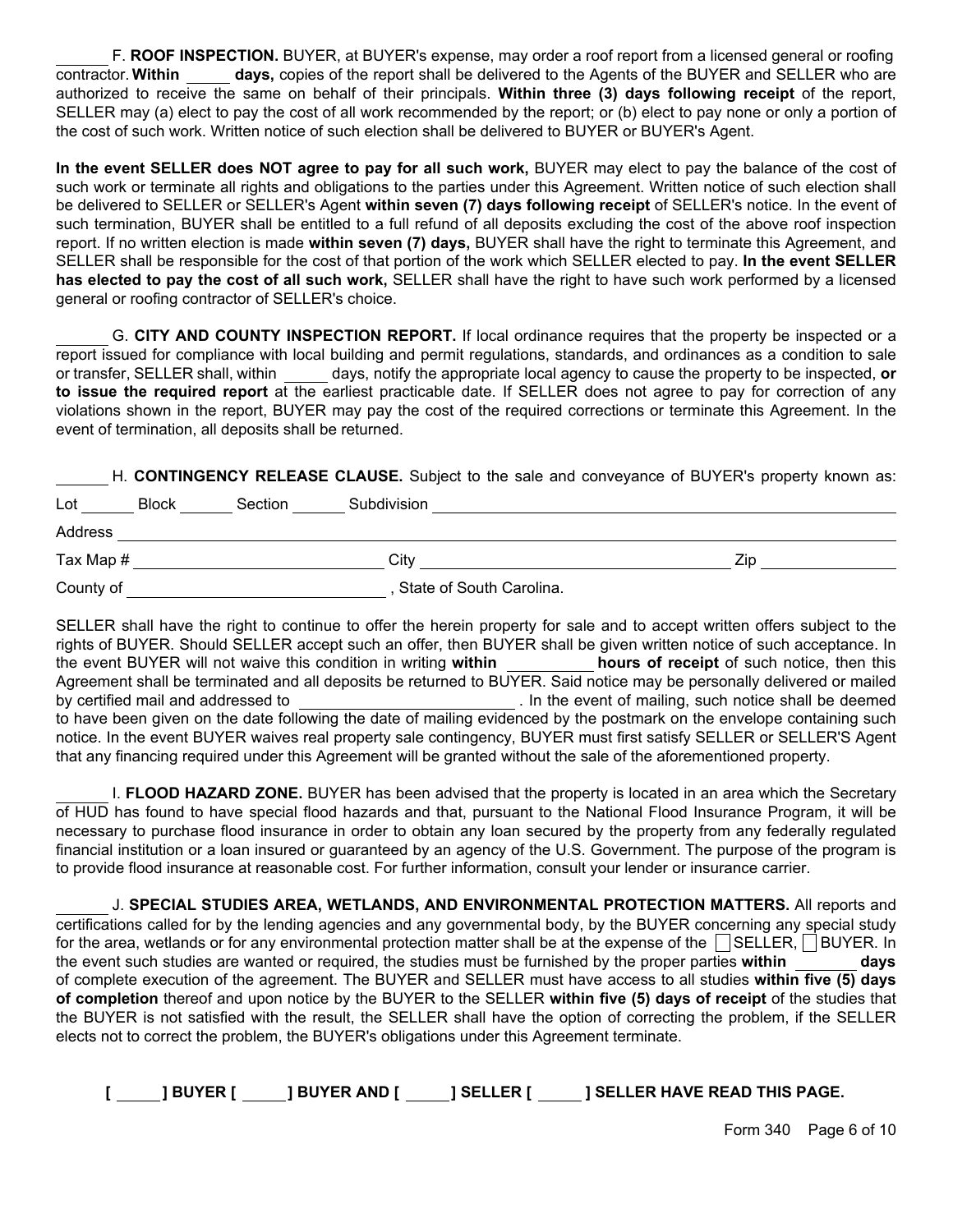K. PERMITS AND ORDINANCES. BUYER is aware that a local ordinance is in effect which regulates the rights and obligations of property owners. It may also affect the manner in which future rents can be adjusted.

L. **OPERATING PERMIT.** SELLER warrants that an operating permit for the property is in effect.

M. CERTIFICATE OF OCCUPANCY. SELLER warrants that a certificate of occupancy for the property is in effect.

N. PERSONAL PROPERTY. The purchase price  $\Box$  does,  $\Box$  does not include all furniture and furnishings and any other personal property owned by SELLER and used in the operation of the property per attached inventory, receipt of which is hereby acknowledged.

In the event the inventory is not a part of the purchase price, the items listed at the cost referred to in the attached inventory list shall be transferred by a Bill of Sale and paid for by BUYER to SELLER at closing for the real property.

O. SMOKE DETECTORS. In accordance with local ordinance and/or state statute, smoke detectors shall be  $\overline{\text{installed}}$  at the expense of  $\Box$  BUYER,  $\Box$  SELLER. If required, said smoke detectors shall be inspected by the appropriate city, county, or state agency prior to closing and a compliance report obtained.

P. TAX DEFERRED EXCHANGE. In the event the SELLER wishes to enter into a tax deferred exchange for the real property described herein, or if BUYER wishes to enter into a tax deferred exchange with respect to property owned by him in connection with this transaction, each of the parties agrees to cooperate with the other party in connection with such exchange, including the execution of such documents as may be reasonably necessary to effectuate the same. Provided that: (a) the other party shall not be obligated to delay the closing, (b) all additional costs in connection with the exchange should be borne by the party whose property is exchanged, and (c) the other party shall not be obligated to execute any note, contract, or other document providing for any personal liability which would survive the exchange. The other party shall be indemnified and held harmless against any liability which arises or is claimed to have arisen on account of their acquisition of ownership of the exchange property.

28. ADDENDA. The following addenda, signed and dated by both parties, are attached and made a part of this agreement:

29. FIXTURES. All items permanently attached to the property, including but not limited to attached floor coverings, draperies with hardware, shades, blinds, window and door screens, storm sash, combination doors, awnings, light fixtures, television antennas, electric garage door openers with controls, outdoor plants and trees, are included in the purchase price free of liens, EXCLUDING

30. MAINTENANCE. SELLER covenants that the heating, air-conditioning (if any), electrical, sewer, septic system, drainage, sprinkler (if any), and plumbing systems including water heaters, as well as built-in appliances and other mechanical apparatus shall be in normal working order on the date possession is delivered. SELLER shall replace any cracked or broken glass including windows, mirrors, shower and tub enclosures. Until occupancy is delivered, SELLER shall maintain landscaping, grounds and pool (if any). The following items are specifically excluded from the above:

31. DISCLOSURE. The following disclosures are attached hereto: | Hazardous Materials  $\Box$  Other  $\Box$ 

32. DEFAULT. If the BUYER shall default under this Agreement, the SELLER shall have the option of suing for damages or specific performance, including but not limited to, reasonable attorney's fees or rescinding this Agreement. In the event the Agreement is rescinded, one-half of the earnest money shall then be paid to the Broker(s), not to exceed the commission due such Broker(s), and the remaining balance of earnest money shall be paid to the SELLER.

[ ] BUYER [ ] ] BUYER AND [ ] SELLER [ ] ] SELLER HAVE READ THIS PAGE.

.

.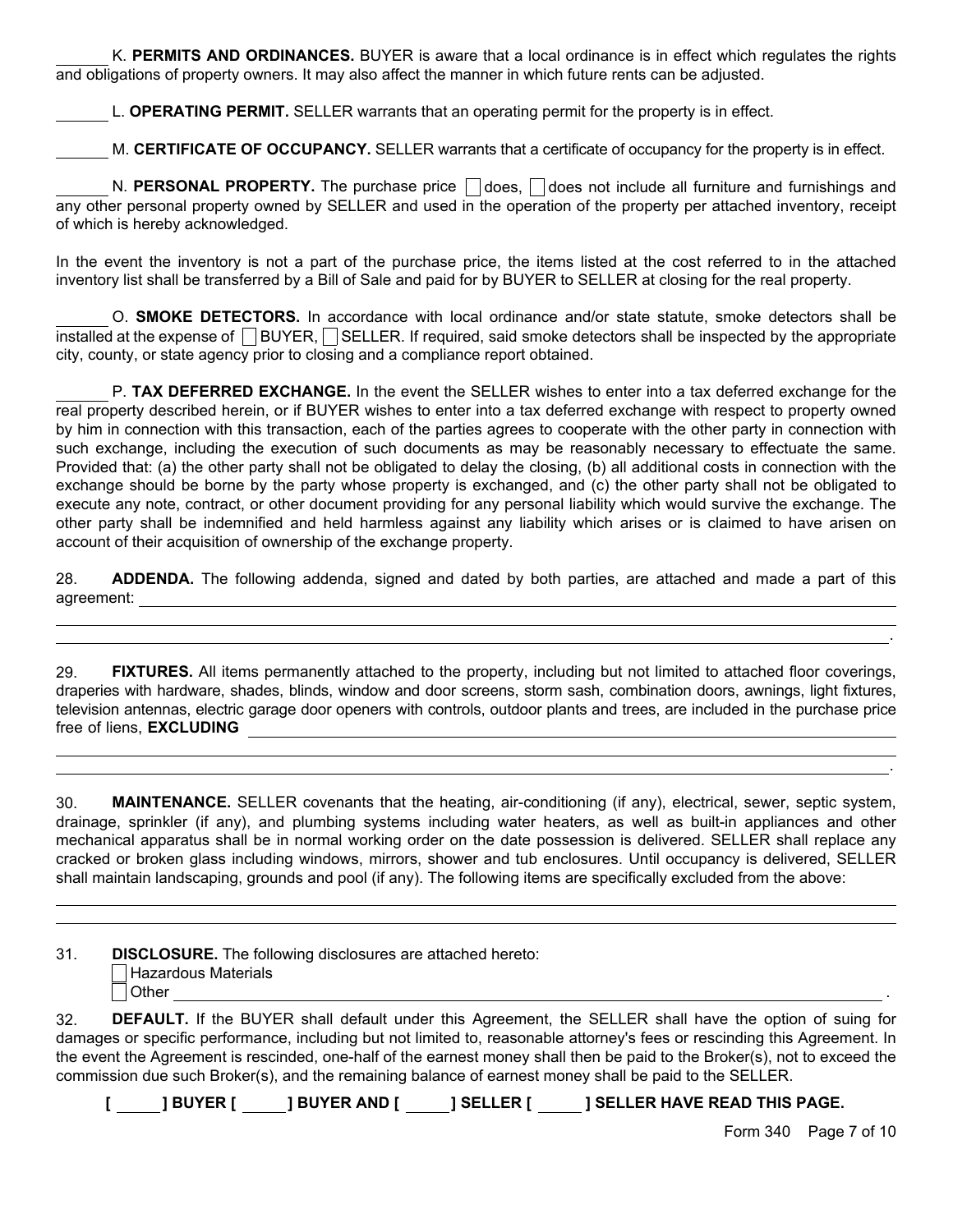Upon default by the SELLER, the BUYER shall have the option of suing for damages or specific performance, or rescinding this Agreement. Upon default by the SELLER, if the BUYER elects to rescind this Agreement, BUYER will be refunded all sums paid hereunder and in addition, shall be reimbursed by the SELLER for actual costs incurred, including but not limited to credit report, appraisal fee, survey, cost of title examination.

33. ATTORNEY FEES. In any action or proceeding involving a dispute between BUYER, SELLER and/or Broker, arising out of the execution of the agreement or the sale, or to collect commissions, the prevailing party shall be entitled to receive from the other party a reasonable attorney fee to be determined by a court of competent jurisdiction.

34. EXPIRATION OF OFFER. This offer shall expire unless acceptance is delivered to BUYER or to

on or before  $\Box$  AM  $\Box$  PM,

35. BROKER DISCLAIMER: Parties acknowledge that Brokers give no warranties or representations of any kind, expressed or implied as to: (1) condition of the Property, including but not limited to termites, radon, mold, asbestos, moisture, environmental issues, water, waste, air quality, HVAC, utilities, plumbing, electrical or structure, etc. (2) condition of the Property, survey or legal matters, square footage (3) off site conditions; (4) schools (5) title including but not limited to easements, encroachments, projections, encumbrances, restrictions, covenants, setbacks, and the like (6) fitness for a particular purpose of the Property or the improvements (7) zoning ordinances and restrictions (7) projected income, value, marketability, taxes, insurance, or other possible benefits to Buyer. Parties consent that their Brokers may communicate with them via any means; and use or disclose information not made confidential by written instruction of Parties.

36. *BROKER LIABILITY LIMITATION: Parties agree Brokers provided Parties with benefits, services, assistance, and value in bringing about this Contract. In consideration and recognition of the risks, rewards, compensation and benefits arising from this transaction to Brokers, Parties each agree that they shall pay Brokers' attorneys fees and that Brokers, shall not be liable to either Party or both, either jointly, severally or individually, in an amount exceeding that Broker's Compensation by reason of any act or omission, including negligence, misrepresentation, errors and omissions, or breach of undertaking, except for intentional or willful acts. This limitation shall apply regardless of the cause of action or legal theory asserted against either Broker, unless the claim is for an intentional or willful act. This limitation of liability shall apply to all claims, losses, costs, damages or claimed expenses of any nature from any cause(s), except intentional or willful acts, so that the total liability of either Broker shall not exceed the amount set forth herein. Parties will indemnify and hold harmless and pay attorneys fees for Brokers from breach of contract, any negligent or intentional acts or omissions by any Parties, Inspectors, Professionals, Service Providers, Contractors, etc. including any introduced or recommended by Brokers. Parties each agree that there is valid and sufficient consideration for this limitation of liability and that Brokers are the intended third-party beneficiaries of this provision.*

37. COUNTERPARTS. This Agreement may be executed in one or more counterparts, each of which is deemed to be an original hereof, and all of which shall together constitute one and the same instrument.

38. ENTIRE BINDING AGREEMENT: This written instrument, including the additional terms and conditions set forth on any documents intended by the parties to be included, expresses the entire agreement and all promises, covenants, and warranties between the Buyer and Seller. It can be changed only by a subsequently written instrument signed by both parties. Both Buyer and Seller hereby acknowledge that they have not received or relied upon any statements or representations by either Broker or their agents which are not expressly stipulated herein. The benefits and obligations shall inure to and bind the parties hereto and their heirs, assigns, successors, executors, or administrators. Whenever used, singular includes plural, and use of any gender shall include all.

39. MEDIATION CLAUSE. Any dispute or claim arising out of or relating to this Agreement, the breach of this Agreement or the services provided in relation to this Agreement, shall be submitted to mediation in accordance with the Rules and Procedures of the Dispute Resolution System of the NATIONAL ASSOCIATION OF REALTORS®. Disputes shall include representations made by the Buyer(s), Seller(s) or any real estate broker or other person or entity in connection with the sale, purchase, financing, condition or other aspect of the property to which this Agreement pertains, including without limitation allegations of concealment, misrepresentation, negligence and/or fraud. Any agreement signed by the parties pursuant to the mediation conference shall be binding. This mediation clause shall survive for a period of 120 days after the date of the closing.

The following matters are excluded from mediation hereunder: (a) judicial or non-judicial foreclosure or other action or proceeding to enforce a deed of trust, mortgage, or land contract; (b) an unlawful detainer action; (c) the filing or enforcement of a mechanic's lien; or (d) any matter which is within the jurisdiction of a probate court; (e) the filing of a interpleader action to resolve earnest money disputes. The filing of a judicial action to enable the recording of a notice of pending action, for order of attachment, receivership, injunction, or other provisional remedies, shall not constitute a waiver of the right to mediate under this provision, nor shall it constitute a breach of the duty to mediate.

[ ] BUYER [ ] BUYER AND [ ] SELLER [ ] SELLER HAVE READ THIS PAGE.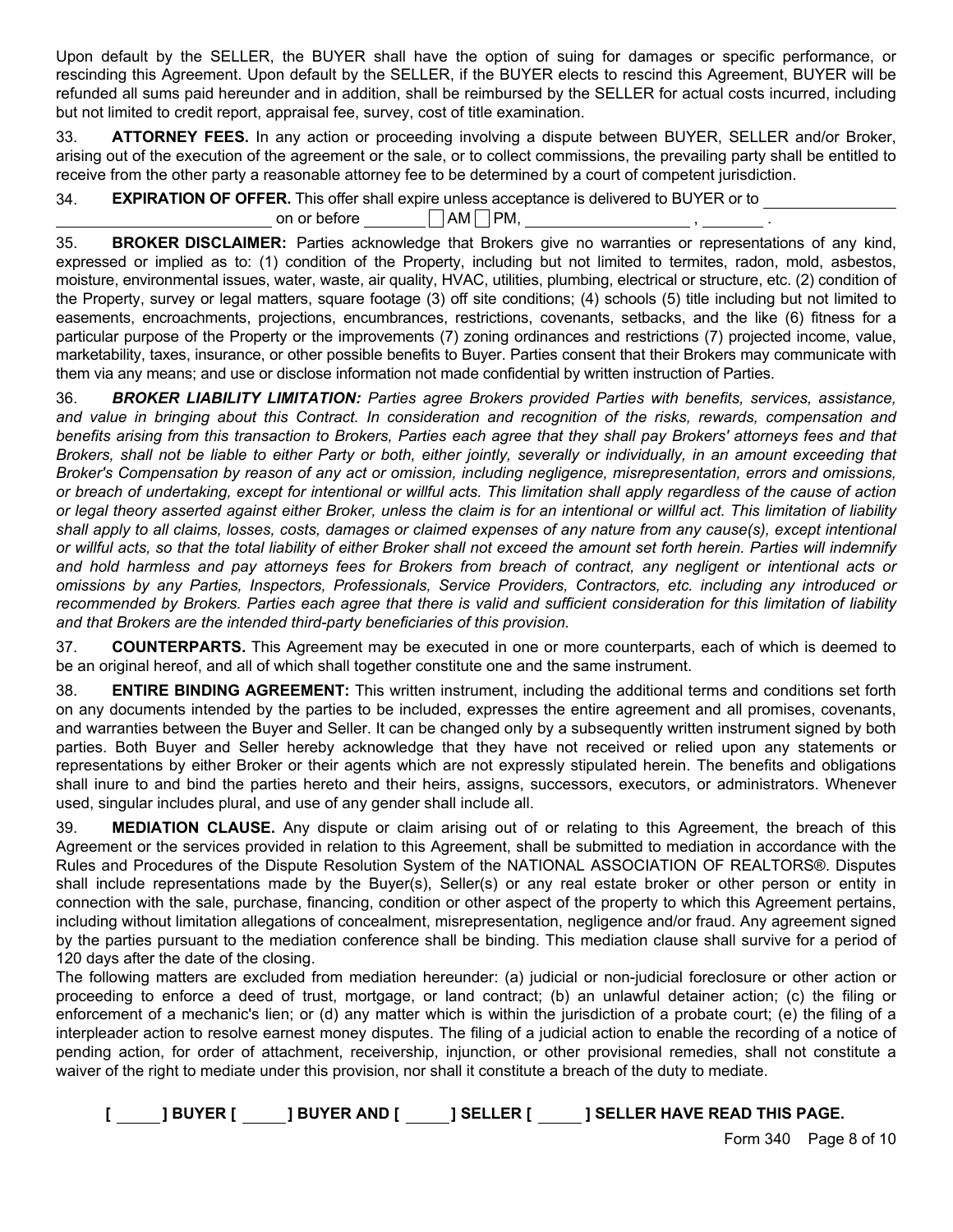40. FOREIGN INVESTMENT AND REAL PROPERTY TAX ACT (IRS SECTION 1445). The Foreign Investment and Real Property Tax Act requires a BUYER purchasing real property from a foreign person to withhold tax from the sale proceeds unless an exemption applies. SELLER agrees to provide Broker with a certification establishing that no federal income tax is required, unless it is established that the transaction is exempt and the BUYER intends to use the property as personal residence due to existing laws at time of closing.

41. S.C. CODE SECTION 12-8-580. SELLER covenants and agrees to comply with South Carolina Code Section 12- 8-580 (as amended from time to time), regarding withholding requirements of SELLERS who are not residents of South Carolina as deferred in this given statute.

42. SEX OFFENDER/CRIMINAL INFORMATION: Parties agree that Brokers are not responsible for obtaining or disclosing information in the SC Sex Offender Registry and no course of action may be brought against any Brokers for failure to obtain or disclose sex offender or criminal information. Buyer and Seller agree that they have sole responsibility to obtain their own sex offender, death, psychological stigma, clandestine laboratory, and crime information from sources (e.g. law enforcement, P.I., web). The Buyer may obtain information about the Sex Offender Registry and persons registered with the Registry by contacting the local county Sheriff or other appropriate law enforcement officials.

## 43. ADDITIONAL TERMS AND CONDITIONS.

44. **FACSIMILE:** The parties agree that the offer, any counteroffer and/or acceptance of any offer or counteroffer may be communicated by use of a fax and the signatures, initials and handwritten or typewritten modifications to any of the foregoing shall be deemed to be valid and binding upon the parties as if the original signatures, initials and handwritten or typewritten modifications were present on the documents in the handwriting of each party.

IN WITNESS WHEREOF, this Agreement has been duly executed by the parties.

THIS IS A LEGALLY BINDING AGREEMENT. BOTH BUYER AND SELLER SHALL SEEK FURTHER ASSISTANCE IF THE CONTENTS ARE NOT UNDERSTOOD. BOTH BUYER AND SELLER ACKNOWLEDGE RECEIPT OF A COPY OF THIS AGREEMENT. BOTH BUYER AND SELLER ACKNOWLEDGE RECEIVING, READING, AND UNDERSTANDING THE SOUTH CAROLINA REAL ESTATE COMMISSION'S AGENCY DISCLOSURE FORM.

ALL TERMS AND CONDITIONS OF THIS AGREEMENT DO NOT SURVIVE CLOSING UNLESS OTHERWISE SPECIFIED.

IN WITNESS WHEREOF, this Agreement has been duly executed by the parties.

|  |                                                                                                                                                                                                                                | Date and the state of the state of the state of the state of the state of the state of the state of the state | Time and the state of the state of the state of the state of the state of the state of the state of the state |
|--|--------------------------------------------------------------------------------------------------------------------------------------------------------------------------------------------------------------------------------|---------------------------------------------------------------------------------------------------------------|---------------------------------------------------------------------------------------------------------------|
|  |                                                                                                                                                                                                                                | Date $\frac{1}{2}$                                                                                            |                                                                                                               |
|  |                                                                                                                                                                                                                                | Date                                                                                                          | Time                                                                                                          |
|  | WITNESS: NAME AND THE RESERVE TO A REPORT OF THE RESERVE TO A REPORT OF THE RESERVE TO A REPORT OF THE RESERVE TO A REPORT OF THE RESERVE TO A REPORT OF THE RESERVE TO A REPORT OF THE RESERVE TO A REPORT OF THE REPORT OF T | Date                                                                                                          |                                                                                                               |
|  | [ _____] BUYER [ ______] BUYER AND [ _____] SELLER [ ______] SELLER HAVE READ THIS PAGE.                                                                                                                                       |                                                                                                               |                                                                                                               |
|  |                                                                                                                                                                                                                                |                                                                                                               | Form 340 Page 9 of 10                                                                                         |